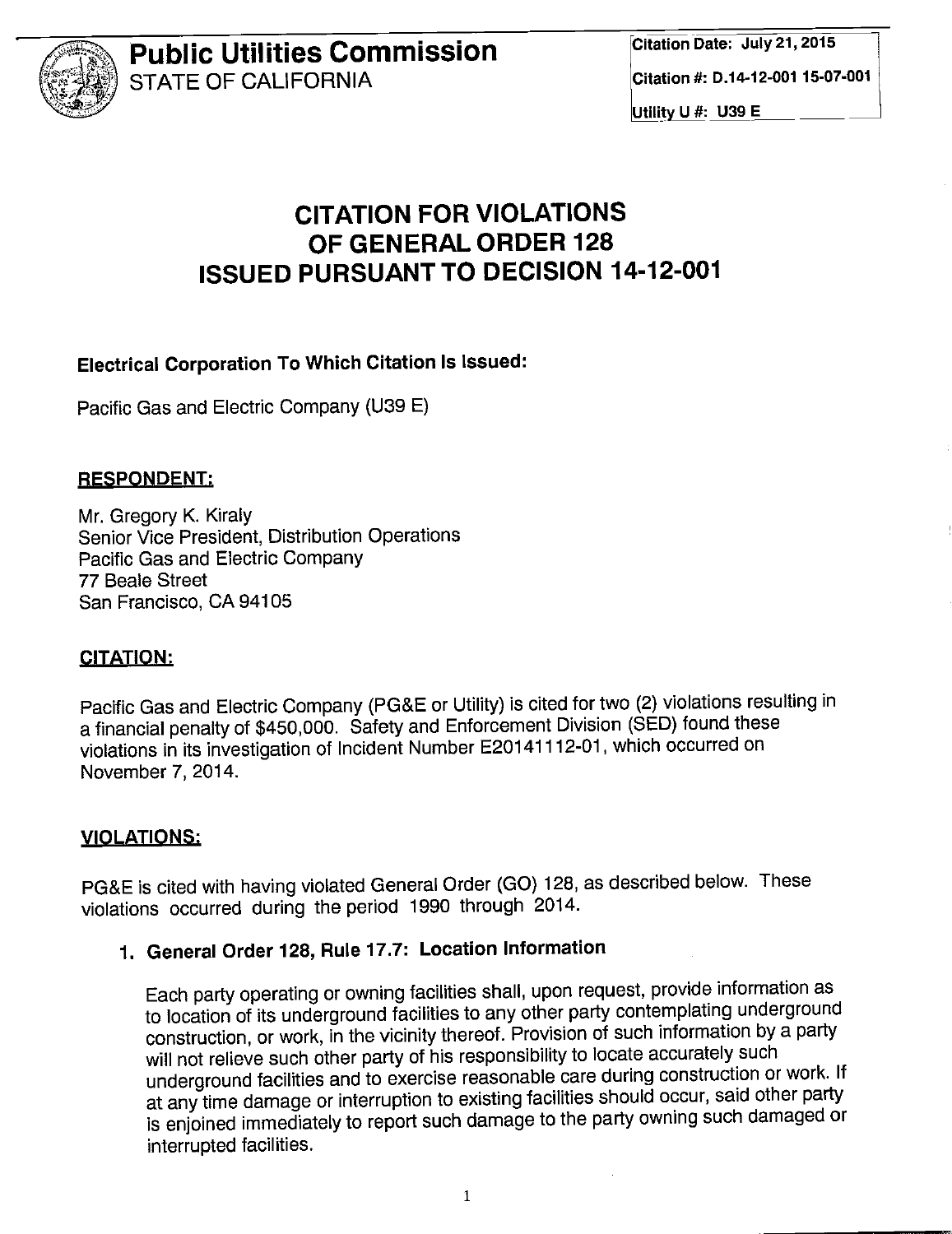

Utility U #: U39 E

The Underground Service Alert (USA) ticket showed that the delineated area to be marked by PG&E included forty (40) feet into the street and ten (10) feet toward a house (measurements from the curb line). SED's investigation revealed that the USA ticket was issued and valid at the time of the incident; however, PG&E did not properly mark all of its underground facilities in the delineated area. PG&E did not mark the ground identifying the location of the facilities in the street. Therefore, PG&E is in violation of GO 128, Rule 17.7.

#### 2. General Order 128, Rule 33.4-A3a: Separation from Other Cables, Ducts, **Pipes and Structures**

Independently installed: Supply cables, when independently installed, shall be separated where practicable, from gas, water, oil, or other pipe systems, or other foreign substructures, by a clearance of a (sic) least 12 inches when paralleling and by at least 6 inches when crossing.

The subject conductor was installed in a conduit by PG&E in 1990 via a bore-in method that does not require excavation. The conduit and conductor were installed by boring through the ground and a clay sewer pipe. The PG&E facilities were left interfering with the operation of the sewer pipe and creating a hazard to third parties. PG&E did not install its underground facilities with a minimum clearance of six (6) inches from the sewer pipe at this location. Therefore, PG&E is in violation of GO 128, Rule 33.4-A3a.

#### **ENCLOSURES:**

The following enclosures were used to establish the findings of fact:

- 1. Enclosure 1 SED Incident Investigation Report, dated March 27, 2015
- 2. Enclosure 2 Occupational Safety and Health Administration (OSHA) Evidence
- 3. Enclosure 3 PG&E Data Response 1 (DR1411131), dated November 13, 2014
- 4. Enclosure 4 PG&E Data Response 2 (DR1501132), dated January 13, 2015
- 5. Enclosure 5 Underground Service Alert (USA) Ticket #452871
- 6. Enclosure 6 SED Notice of Violation, dated March 30, 2015
- 7. Enclosure 7 PG&E Response to Notice of Violation, dated May 1, 2015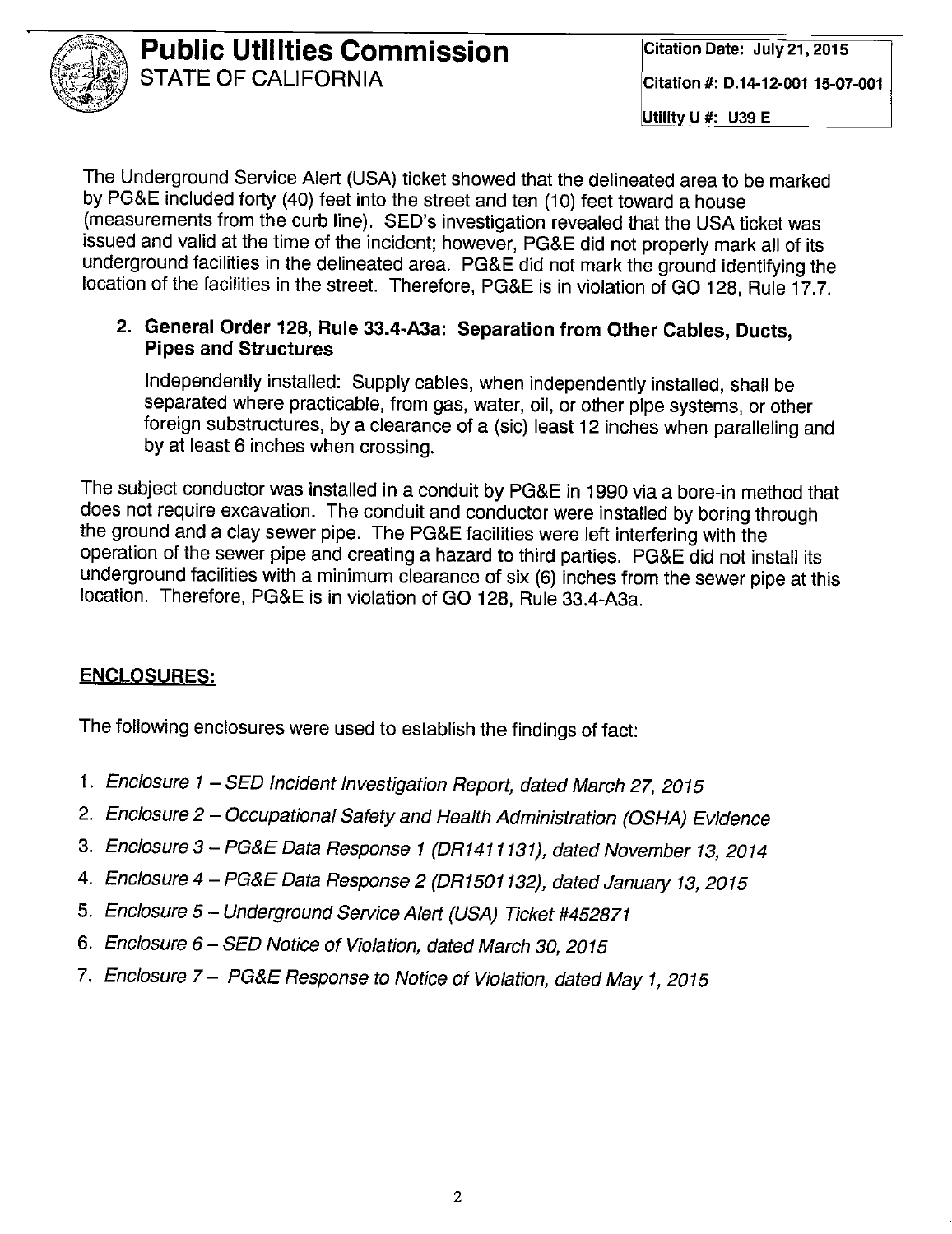

#### **STATEMENT OF FACTS:**

The above violations are documented in the attached Enclosure  $1 - SED$  Incident Investigation Report which is based on the following: SED's evidence collected at the scene of the incident, SED's review of evidence collected by OSHA, review of PG&E Data Responses 1 and 2, and **USA Ticket #452871.** 

In its response to SED's Notice of Violation, PG&E described actions taken since the incident. Thirteen (13) nearby addresses were inspected to verify that no other sewer lateral cross-bore exists. Also, as part of its damage prevention procedures, PG&E amended its boring practice and added a Utility Bulletin providing guidance to construction personnel regarding cross-bore prevention (TD-4412B-012, dated 3/20/15), including preand post-construction requirements to verify that the crossings of a new conduit or conductor do not bore through any underground facilities.

PG&E described that its existing damage prevention procedures (TD-4412P-05, Revision 0), published on August 24, 2012, required using a camera system to inspect underground bores but that PG&E did not have such procedures in 1990, at the time the subject conduit was installed.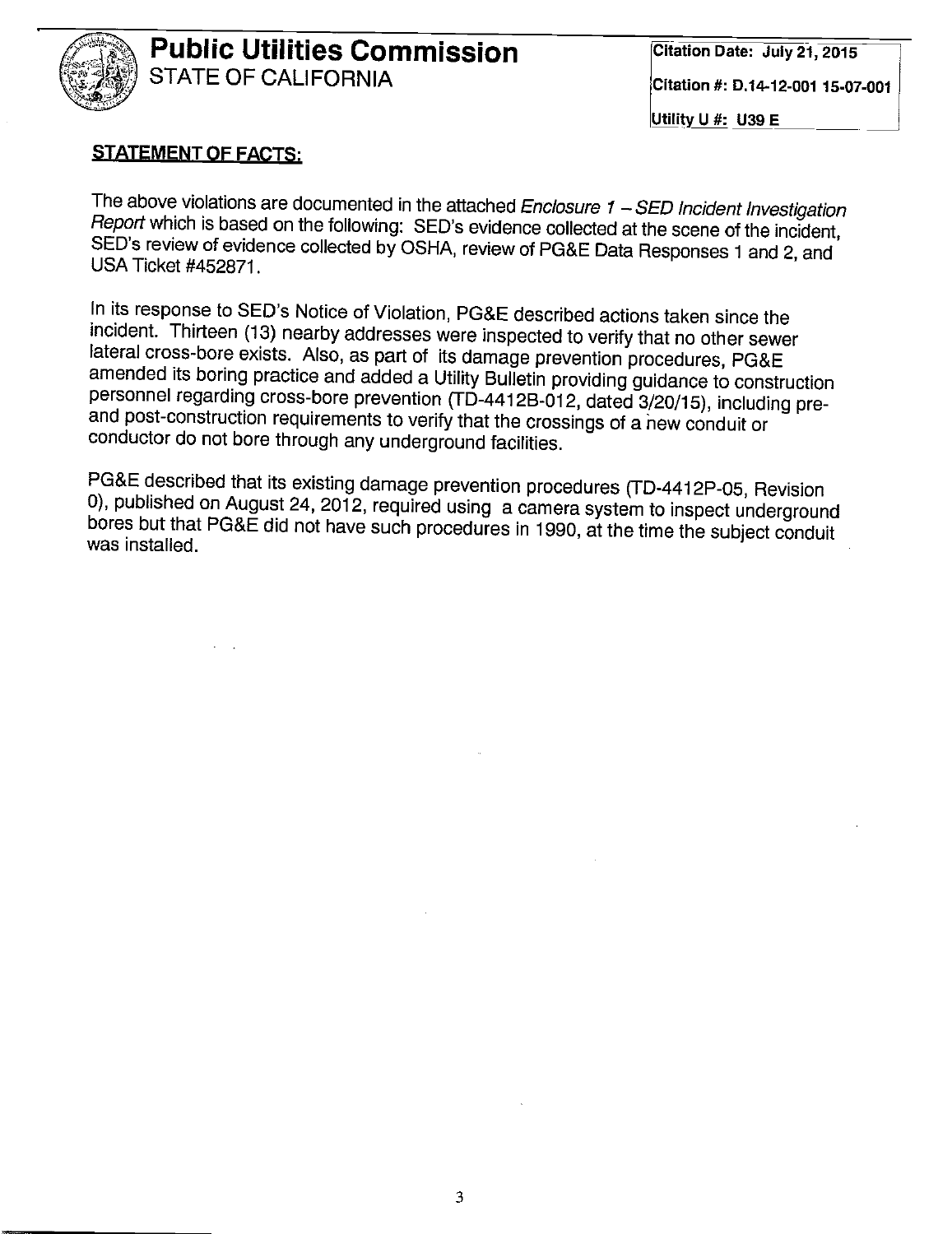

Citation #: D.14-12-001 15-07-001

Utility U #: U39 E \_\_\_\_\_\_

#### **SED CITATION ANALYSIS**

| Element                                                             | <b>Staff Finding</b>                                                                                                                                                                                                                                                                                                                                                                                                                                                                                                                                                            |
|---------------------------------------------------------------------|---------------------------------------------------------------------------------------------------------------------------------------------------------------------------------------------------------------------------------------------------------------------------------------------------------------------------------------------------------------------------------------------------------------------------------------------------------------------------------------------------------------------------------------------------------------------------------|
| Number of violation(s) and duration of<br>violation(s)              | Two violations:<br>One violation of GO 128, Rule 17.7 from<br>10/30/14, 1213 hours to 11/7/14, 1320<br>hours (eight days) for mismarking<br>underground facilities.<br>One violation of GO 128, Rule 33.4-A3a<br>from 1990 through 2014 (twenty-four<br>years) for improper installation.                                                                                                                                                                                                                                                                                       |
| Severity of the offense: overall level of risk<br>of violation(s)   | The incident resulted in explosion and<br>injury to a third party; injuries included<br>burns to the face, head, and arms. A<br>sustained outage affected 635 customers<br>and a momentary outage affected 5,718<br>customers; total combined outage duration<br>was 10 hours and 19 minutes.                                                                                                                                                                                                                                                                                   |
| The conduct of the utility before, during,<br>and after the offense | At the time of the installation, PG&E<br>assumed the depth of the sewer pipe<br>without verification. The cross-bore<br>violation was not detected by regular<br>inspection/ maintenance during the<br>ensuing years. When requested, PG&E's<br>locator did not accurately follow PG&E<br>procedures for locating and marking<br>electric facilities. After the incident, PG&E<br>inspected 13 locations to verify no<br>additional sewer lateral cross-bores exist in<br>the area. PG&E has since made<br>significant changes to its procedures to<br>prevent new cross-bores. |
| Previous occurrence of similar violations<br>by the utility         | E20120105-01: January 5, 2012, a city<br>employee dug into an energized,<br>underground PG&E cable. E20110709-01:<br>July 9, 2011, a third party contractor cut<br>into an energized, underground PG&E<br>cable. PG&E did not mark its underground<br>facilities properly prior to each of these<br>incidents.                                                                                                                                                                                                                                                                  |
| Self-reporting of the violation                                     | No; SED found the violations during<br>investigation of the reported incident. (Per<br>D.14-12-001, consideration of self-<br>reporting as a mitigating factor is not<br>applicable in incidents involving an injury.)                                                                                                                                                                                                                                                                                                                                                          |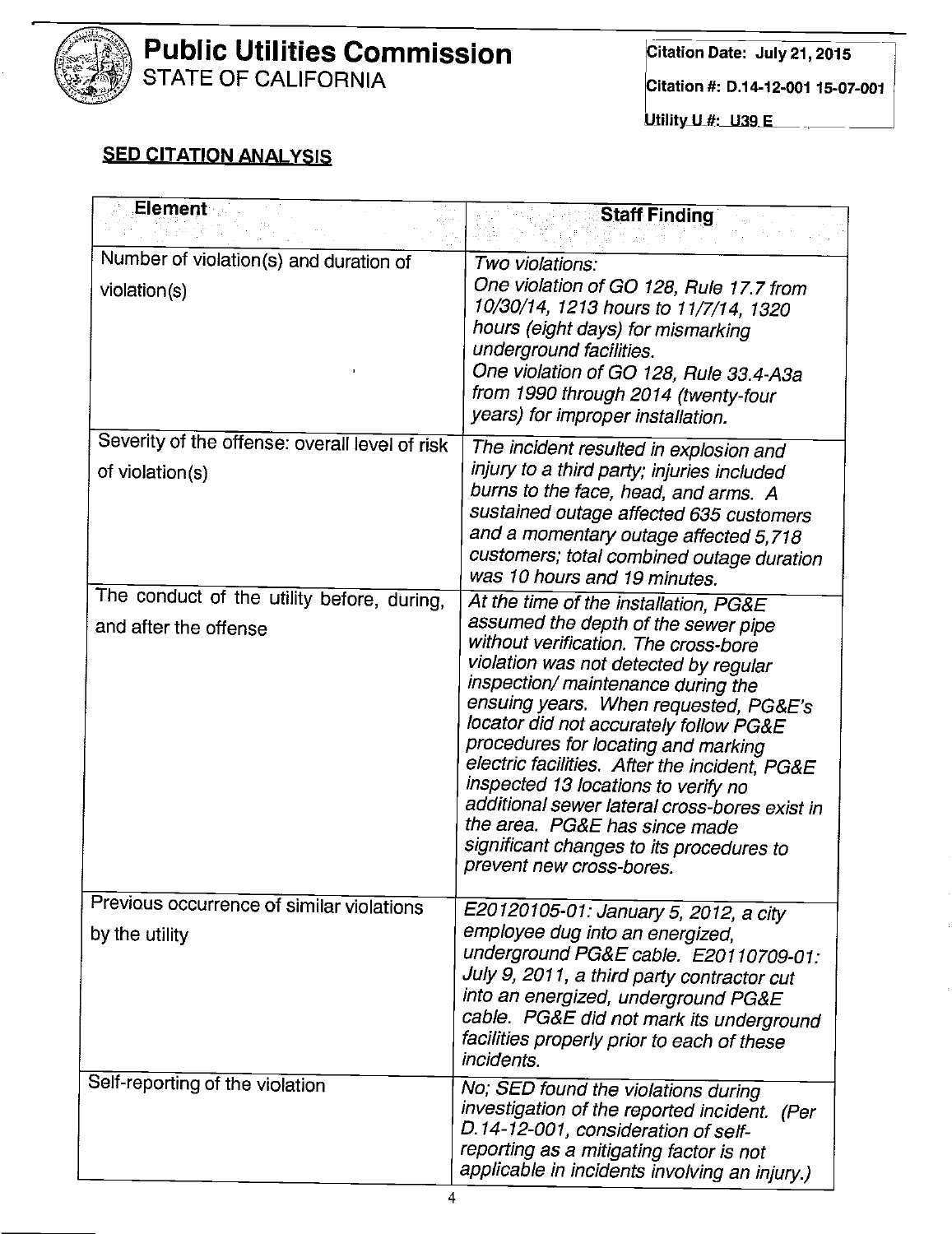# **Public Utilities Commission**

**STATE OF CALIFORNIA** 

Citation Date: July 21, 2015

Citation #: D.14-12-001 15-07-001

Utility U #: U39 E

| Indication of the violation(s) being willful                | No indication of willful violation.                                                                                                                                                                                                                                                                                                                                                                                                                                                                                                                                                                                                                                                                                                                 |
|-------------------------------------------------------------|-----------------------------------------------------------------------------------------------------------------------------------------------------------------------------------------------------------------------------------------------------------------------------------------------------------------------------------------------------------------------------------------------------------------------------------------------------------------------------------------------------------------------------------------------------------------------------------------------------------------------------------------------------------------------------------------------------------------------------------------------------|
| Actions taken by the utility to address the<br>violation(s) | After the incident, the utility inspected 13<br>locations to verify no additional sewer<br>lateral cross-bores exist in the area. As of<br>3/20/2015, PG&E made significant<br>changes to its boring procedures. Refer to<br>Enclosure 6.                                                                                                                                                                                                                                                                                                                                                                                                                                                                                                           |
| Associated safety related condition                         |                                                                                                                                                                                                                                                                                                                                                                                                                                                                                                                                                                                                                                                                                                                                                     |
| Financial resources of the utility                          | 5.4 million electric customers; 4.3 million<br>natural gas customers; \$7.094 billion<br>authorized General Rate Case revenues<br>for test year 2014.                                                                                                                                                                                                                                                                                                                                                                                                                                                                                                                                                                                               |
| The totality of the circumstances                           | SED considered mitigating and<br>aggravating factors to determine the<br>number of days to assess the fines.<br>Aggravating factors included the<br>consequences of the incident (injury and<br>customer outages), and the existence of<br>earlier violations of the facilities marking<br>protocols. Mitigating factors include the<br>difficulty of identifying the cross-bore<br>violation and the corrective actions PG&E<br>has taken since the event, including<br>PG&E's changes to its installation<br>procedures. Other factors considered<br>include that the violations were not willful,<br>PG&E was generally cooperative during<br>SED's investigation, and PG&E possesses<br>sufficient financial resources to pay the<br>penalties. |
| Other factors deemed relevant by SED                        | California Government Code Section 4216<br>does not require non-pressurized sewer<br>lines or drain lines to be marked. PG&E<br>has been aware of issues with cross-boring<br>while installing underground electric and<br>natural gas facilities.                                                                                                                                                                                                                                                                                                                                                                                                                                                                                                  |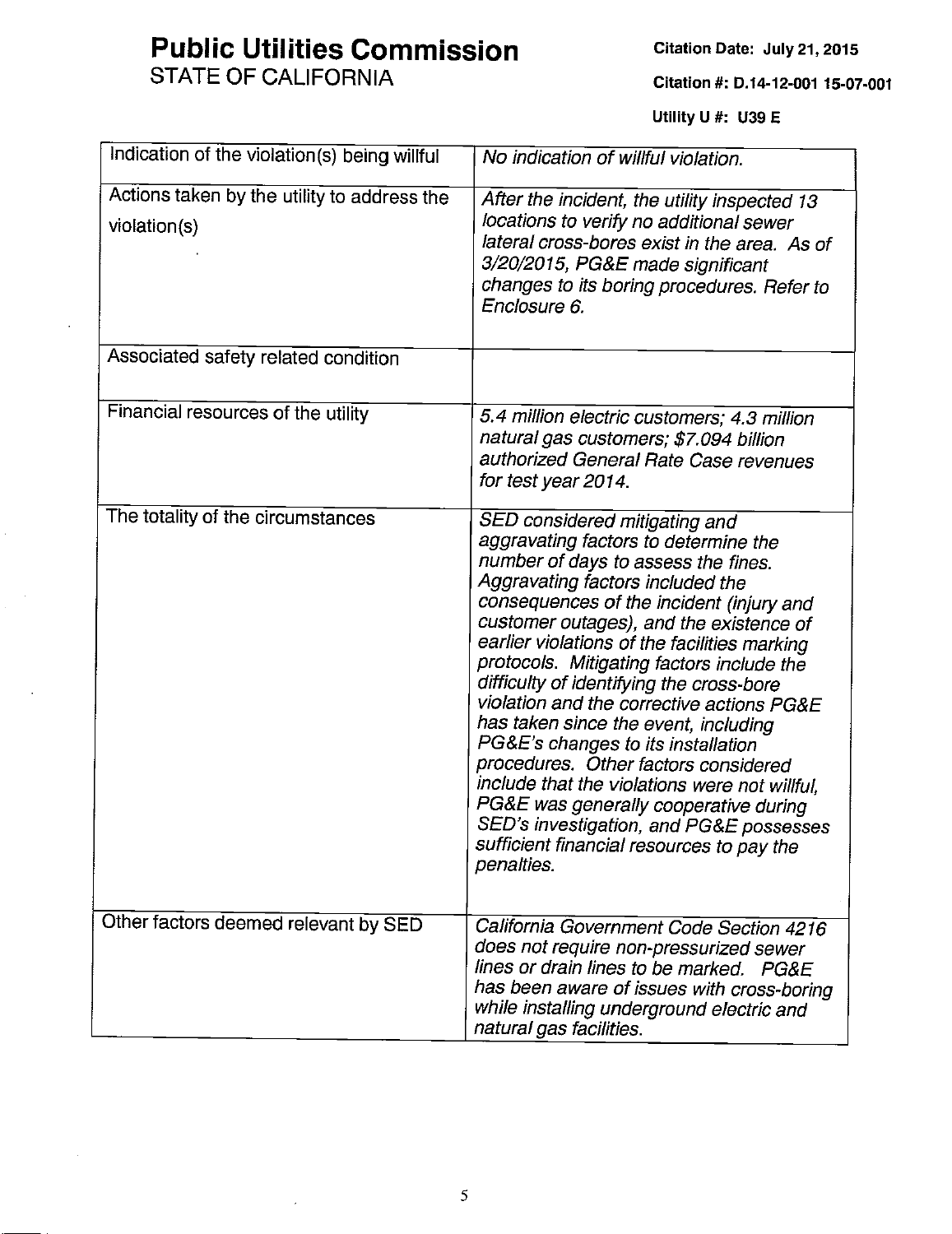# **Public Utilities Commission**

STATE OF CALIFORNIA

Citation #: D.14-12-001 15-07-001

Utility U #: U39 E

| <b>Resultant Citation Taking All Of These</b><br><b>Factors Into Account</b> | For the violation of Rule 33.4-A3a (cross-<br>bore violation of clearance rules), SED sets<br>the penalty at the statutory maximum of<br>\$50,000, assessed only for the day PG&E<br>performed the cross-bore which initially<br>placed its facilities in violation of the<br>clearance rule. Violation of Rule 33.4-A3a<br>is assessed at \$50,000.                                                                          |
|------------------------------------------------------------------------------|-------------------------------------------------------------------------------------------------------------------------------------------------------------------------------------------------------------------------------------------------------------------------------------------------------------------------------------------------------------------------------------------------------------------------------|
|                                                                              | Mismarking of electrical facilities can cause<br>serious consequences regardless of<br>whether PG&E violated any other rules.<br>Therefore, for the violation of General<br>Order 128, Rule 17.7 (mismarking of<br>facilities), SED sets the penalty at the<br>statutory maximum of \$50,000 assessed<br>for the number of days (8) the utility<br>remained in violation. Violation of Rule<br>17.7 is assessed at \$400,000. |
|                                                                              | The resulting penalty is \$450,000.                                                                                                                                                                                                                                                                                                                                                                                           |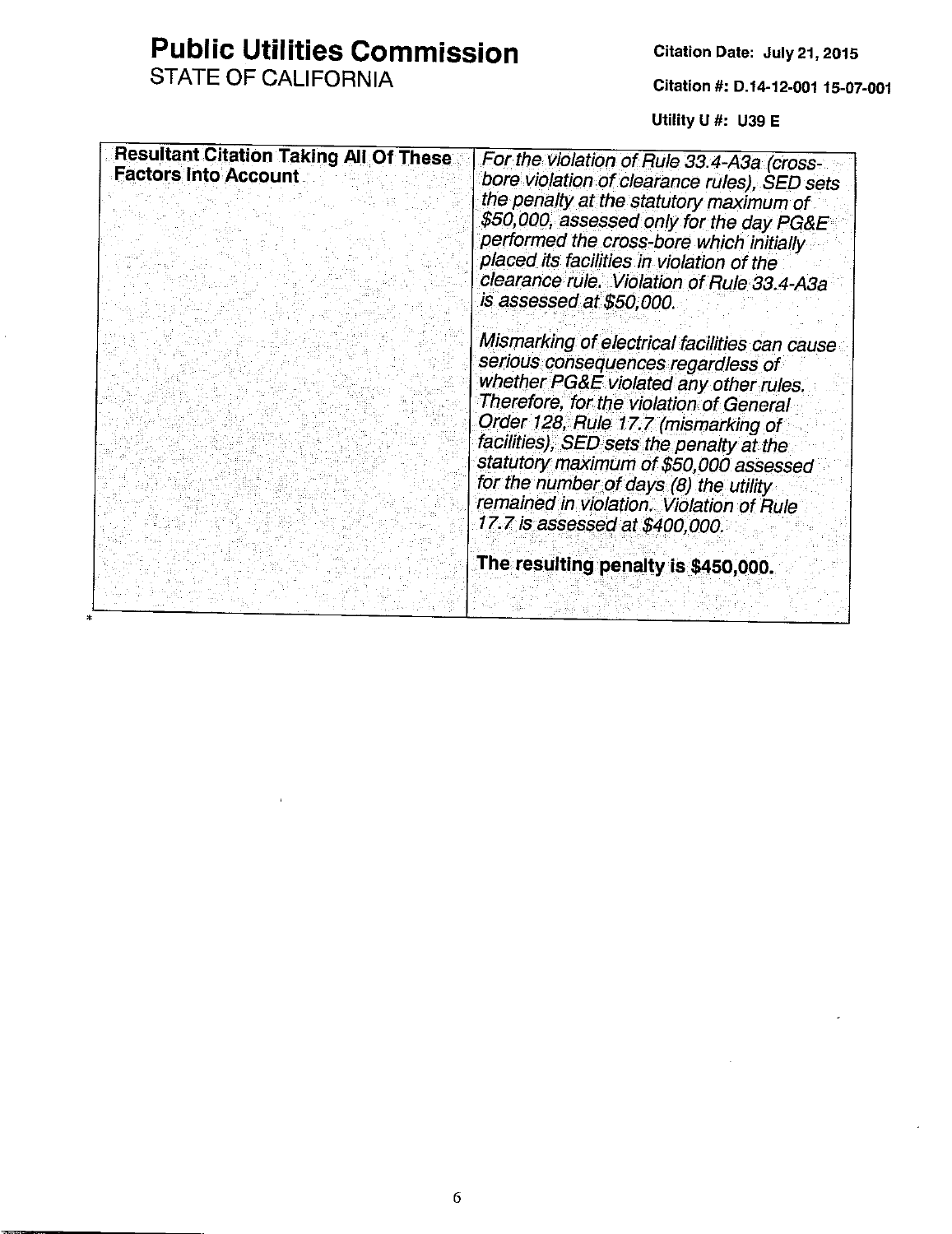

#### **RESPONSE:**

Respondent is called upon to provide a response to this Citation by: 5:00 PM (PST) on August 20, 2015.

By way of such response Respondent, within 30 calendar days, may either:

- (1) Correct the violations with any immediate safety hazard requiring immediate correction as soon as feasible, and/or submit a Compliance Plan to the Director of SED for correcting those violations requiring more than 30 days to correct, and pay a fine pursuant to Pub. Util. Code § 2107. (Submit a check payable to California Public Utilities Commission using the attached Citation Payment Form. Upon payment, the fine will be deposited in the State Treasury to the credit of the General Fund and this citation will become final); or
- (2) Confirm that the violation(s) noted in this Citation have been corrected and/or otherwise do not present an on-going safety hazard to the Utility's employees and the general public, and /or submit a Compliance Plan to the Director of SED for correcting those violations requiring more than 30 calendar days to correct, and contest this citation by completing and submitting a Notice of Appeal Form. Please see the attached document, "Directions For Submitting An Appeal To A Citation Issued Pursuant To Decision 14-12-001" for information on the appeals process and the attached "Notice of Appeal of Citation Form." Also attached is a copy of Resolution ALJ-299, including Appendices A and B.

Respondent's failure to provide a response, as noted above, within 30 calendar days from the date the citation is served, will place Respondent in default of the citation and will result in forfeiture of Respondent's rights to appeal the citation. A late payment will be subject to a penalty of 10% per year, compounded daily and to be assessed beginning the calendar day following the payment-due date. The Commission may take additional action to recover any unpaid fine and ensure compliance with applicable statutes and Commission orders.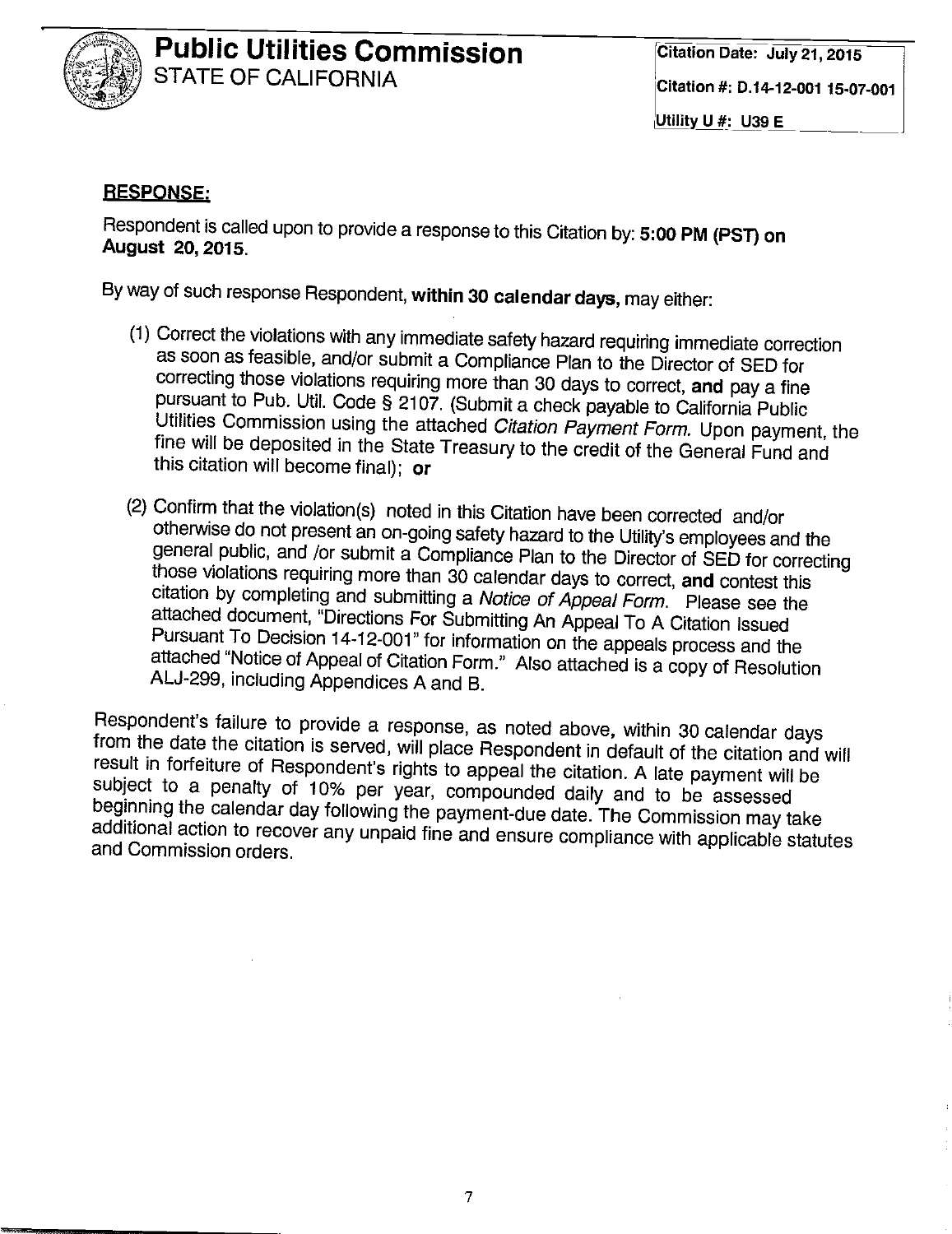

Citation Date: July 21, 2015 Citation #: D.14-12-001 15-07-001 Utility U #: U39 E

The CPUC expects the Utility to take actions, as soon as feasible, to correct, mitigate, or otherwise make safe all violations noted on the Citation regardless of the Utility's intentions to accept or appeal the violation(s) noted in the Citation.

Elizaveta Malashenko Director Safety and Enforcement Division California Public Utilities Commission 505 Van Ness Avenue San Francisco, CA 94102 elizaveta.malashenko@cpuc.ca.gov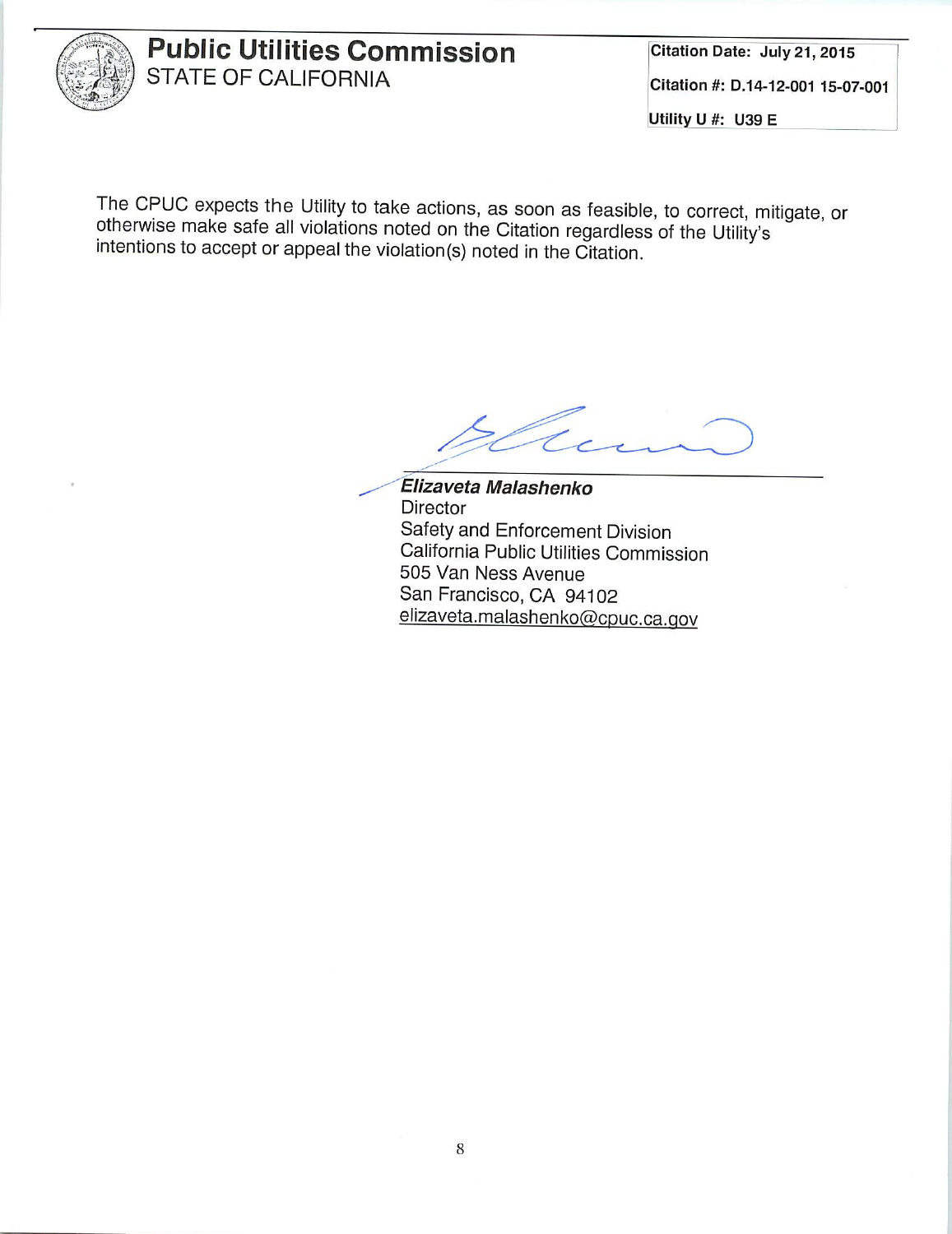

# **CITATION PAYMENT FORM**

| I (we) |                                                                                        |
|--------|----------------------------------------------------------------------------------------|
|        | dated _______________________, and have corrected/mitigated the violation(s)           |
|        |                                                                                        |
|        | all work to make permanent corrections to any mitigated, or otherwise remaining        |
|        | concerns related to the violation(s) will be completed as noted in the Compliance Plan |
|        | we have submitted to the Director of SED and, herewith, pay a fine in the amount of    |
|        |                                                                                        |

Signature of Electrical Corporation's Treasurer, Chief Financial Officer, or President/Chief Executive Officer, or delegated Officer thereof

(Signature)

(Date)

(Printed Name and Title)

Payment with a check must be made payable to the **California Public Utilities Commission** and sent to the below address. Please include the citation number on the memorandum line of the check to ensure your payment is properly applied.

> **California Public Utilities Commission** Attn: Fiscal Office 505 Van Ness Avenue San Francisco, CA 94102-3298

NOTE: A copy of the completed Citation Payment Form must be sent to the Director of the Safety and Enforcement Division, via email or regular mail, to the addresses provided on the Citation.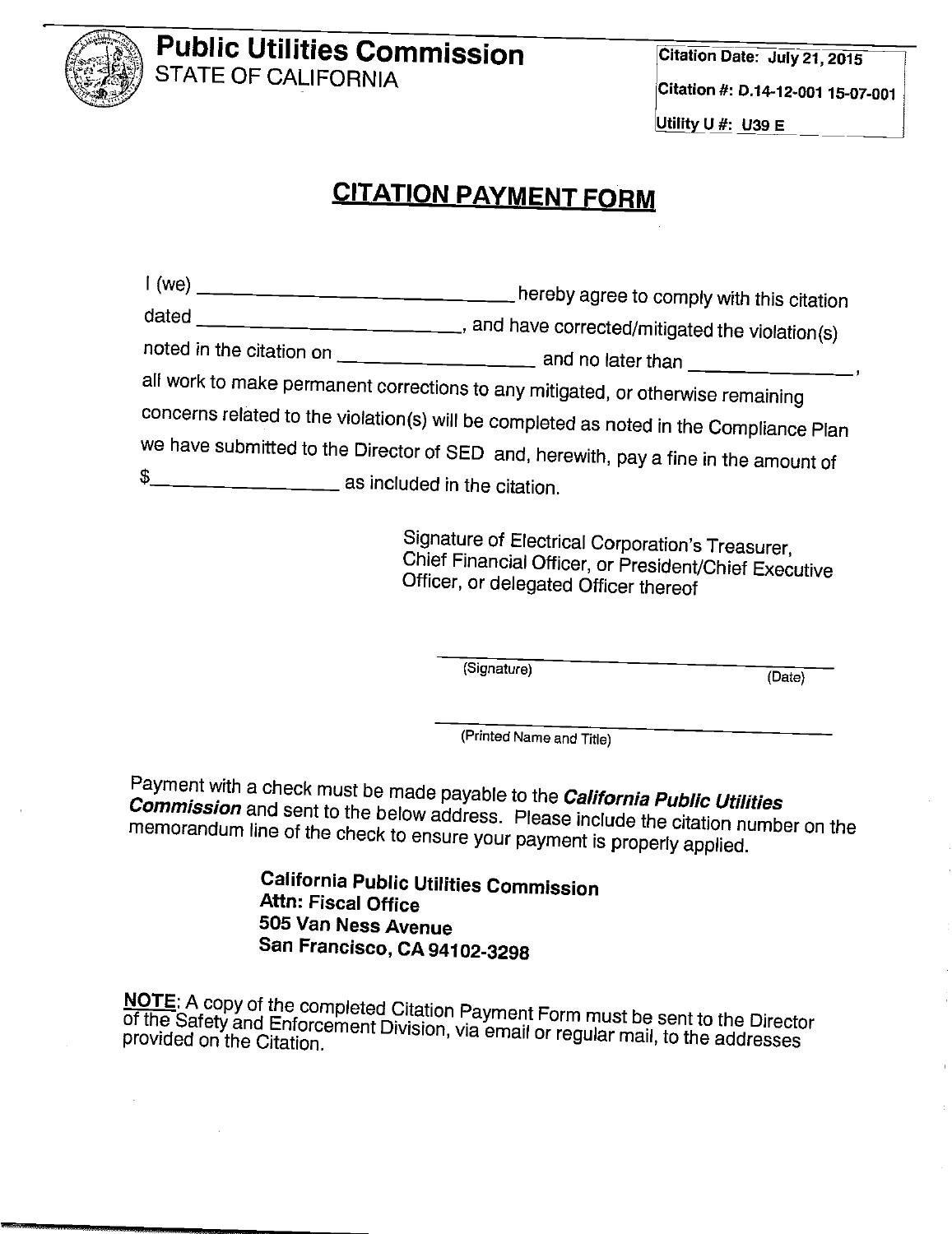

#### Utility U #: U39 E

#### DIRECTIONS FOR SUBMITTING AN APPEAL TO A CITATION ISSUED PURSUANT TO DECISION 14-12-001

Within 30 calendar days of the Respondent being served with a **CITATION FOR VIOLATION(S) ISSUED PURSUANT TO DECISION 14-12-001.** Respondent may appeal the citation. Beyond 30 calendar days of being served with the citation, Respondent is in default and, as a result, is considered as having forfeited rights to appeal the citation. The Respondent must still correct the violation(s) as feasible unless, within 30 calendar days from the date of service of the citation, the Respondent submits to the Director of SED, a Compliance Plan that provides a detailed description of when the violation(s) will be corrected, the methodology to be utilized, and a statement, supported by an affidavit from the Electrical Corporation's Chief Executive Officer, that in the Respondent's best judgment, the time necessary to correct the violation(s) will not affect the integrity of the operating system or unduly endanger the public.

To appeal the citation, Appellant must file a Notice of Appeal (including a completed title page complying with Rule 1.6 of the Commission's Rules of Practice and Procedure, and attached Notice of Appeal Form) along with copies of any materials the Appellant wants to provide in support of its appeal with the Commission's Docket Office and must serve the Notice of Appeal, at a minimum, on

- 1) The Chief Administrative Law Judge (with an electronic copy to: ALJ Div Appeals Coordinator@cpuc.ca.gov),
- 2) The Director of Safety and Enforcement Division
- 3) The Executive Director
- 4) General Counsel
- 5) The Director of the Office of Ratepayer Advocates

at the address listed below within 30 calendar days of the date on which the Appellant is served the Citation. The Appellant must file a proof of service to this effect at the same time the Appellant files the Notice of Appeal. The Notice of Appeal must at a minimum state: (a) the date of the citation that is appealed; and (b) the rationale for the appeal with specificity on all grounds for the appeal of the citation.

**California Public Utilities Commission** 505 Van Ness Ave. San Francisco, CA 94102 Attn: <lnsert Title>

NOTE: Submission of a Notice of Appeal Form in no way diminishes Appellant's responsibility for correcting the violation described in the citation, or otherwise ensuring the safety of facilities or conditions that underlie the violations noted in the Citation.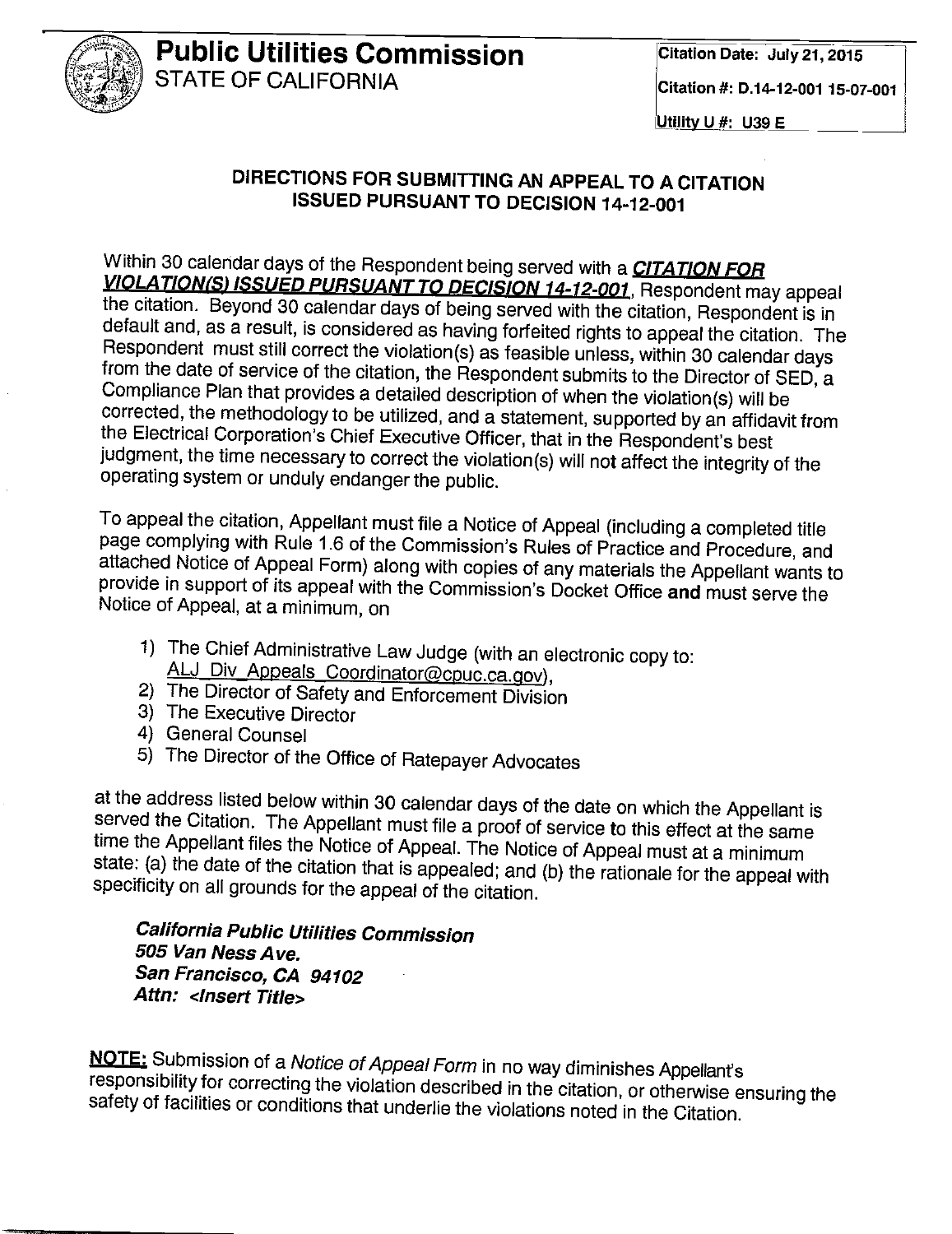

Ex Parte Communications as defined by Rule 8.1(c) of the Commission's Rules of Practice and Procedure, are prohibited from the date the citation is issued through the date a final order is issued on the citation appeal.

After receipt of the Appellant's Notice of Appeal Form, a hearing will be convened before an Administrative Law Judge. At least ten business days before the date of the hearing, the Appellant will be notified and provided with the location, date, and time for the hearing. At the hearing,

- Appellant may be represented by an attorney or other representative, but  $(a)$ any such representation shall be at the sole expense of the Respondent;
- Appellant may request a transcript of the hearing, but must pay for the cost  $(b)$ of the transcript in accordance with the Commission's usual procedures;
- Appellant is entitled to the services of an interpreter at the Commission's  $\left( c\right)$ expense upon written request to the Chief Administrative Law Judge not less than five business days prior to the date of the hearing; and
- Appellant may bring documents to offer in evidence (Rule 13.6 (Evidence)  $(d)$ of the Commission's Rules of Practice and Procedure applies) and/or call witnesses to testify on Respondent's behalf. At the Commission's discretion, the hearing in regard to the Appellant's appeal can be held in a hearing room at either of the offices of the CPUC at the following locations:

#### San Francisco:

505 Van Ness Avenue San Francisco, CA 94102

#### **Los Angeles:**

320 West 4<sup>th</sup> Street, Suite 500 Los Angeles, CA 90013

The hearing(s) held in regard to the Appellant's appeal will be adjudicated in conformance with all applicable Public Utilities Code requirements.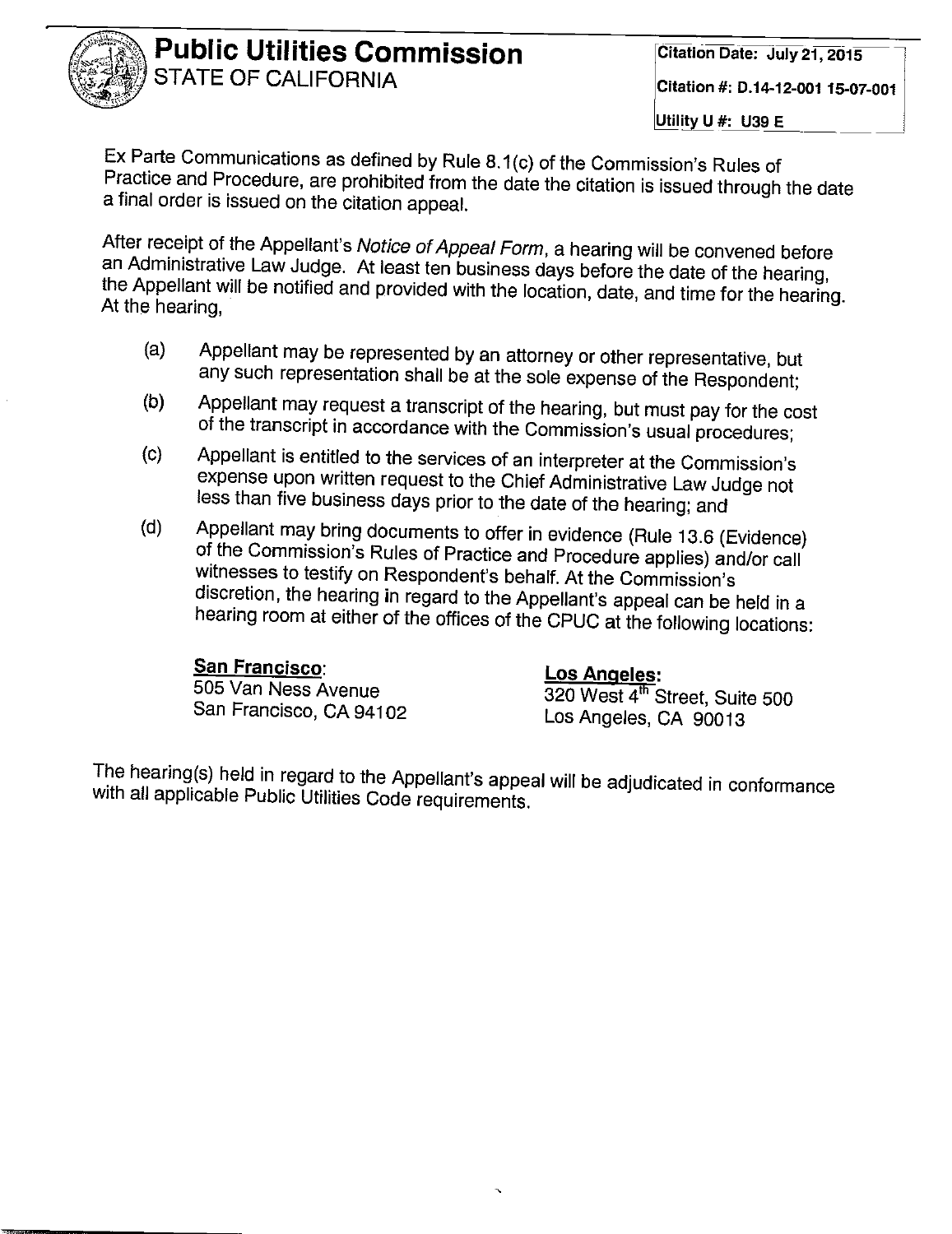

#### Utility U #: U39 E

#### **Notice of Appeal Form** Appeal of PG&E from Citation D.14-12-001 15-07-001 Issued by Safety and Enforcement Division (For A Citation Issued Pursuant to Decision 14-12-001)

| [Name]                                      | Citation Date:______________<br>Citation #: D.14-12-001 _______ |
|---------------------------------------------|-----------------------------------------------------------------|
| [Title]                                     | Appeal Date:<br><u> </u>                                        |
| [Utility Name]                              |                                                                 |
| [Mailing Address]                           |                                                                 |
| [City, CA Zip Code]                         |                                                                 |
|                                             |                                                                 |
| "Appeal of ___________                      | _ from ___________issued by Safety                              |
| [Utility Name]<br>and Enforcement Division" | [Citation Number]                                               |

Statements supporting Appellant's Appeal of Citation (You may use additional pages if needed and/or attach copies of supporting materials along with this form).